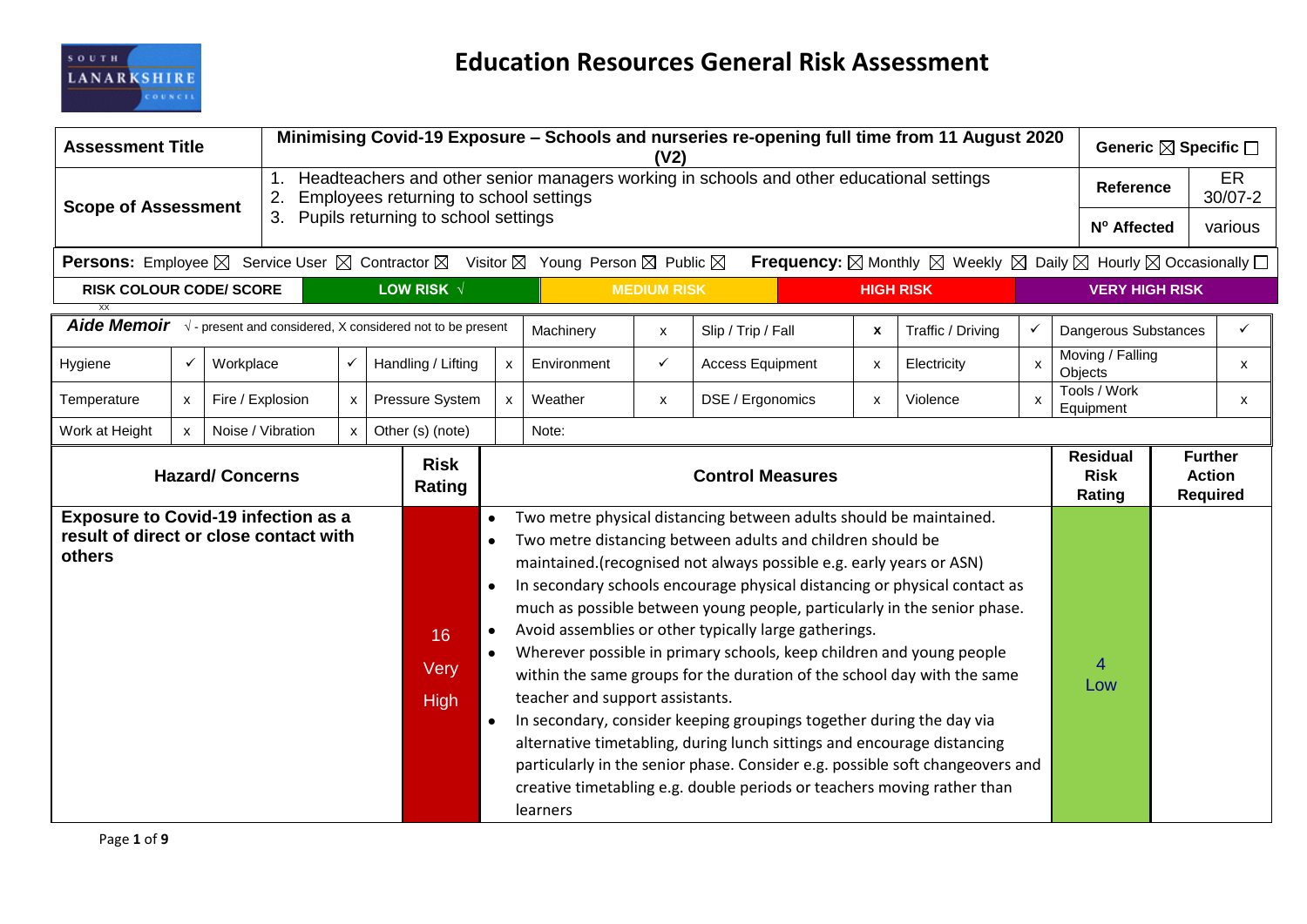| Adults in educational establishments should wear face coverings if two<br>metre distancing cannot be maintained and may decide to opt to do so<br>through personal choice within that distance.<br>There may be occasions where this is not possible. Where adults cannot<br>maintain a 1m distance or are interacting face to face, face coverings<br>should be worn.<br>Introduce a flexible approach to the physical reconfiguration of teaching<br>and non-teaching areas, taking account of hygiene, staffing, supervision and<br>individual learner and staff needs.<br>Seating, desks and other heavy traffic work areas e.g. copier rooms should<br>$\bullet$<br>be safely spaced to promote physical distancing.<br>Decrease physical interactions generally by looking at staff and pupil<br>movement throughout the establishment.<br>Consider one-way or keep left systems, staggered breaks and starts.<br>Access classrooms directly from outside where possible.<br>Encourage staggered use of staffrooms, break areas and offices to limit<br>occupancy at any one time. Encourage cleaning items after each use<br>including cooking equipment, crockery and cutlery.<br>No sharing of food and drinks including milk.<br>Maximise outdoor space throughout the day ensuring those with complex<br>needs or disabilities are not disadvantaged and hygiene arrangements are<br>in place for shared equipment.<br>Consider integrated procedures and guidance for pupils leaving and<br>returning to school e.g. lunchtime.<br>Encourage parents to consider the most appropriate travel arrangements<br>including, as far as it is safe to do so, walking, cycling and scootering to help<br>reduce unnecessary travel on buses or public transport.<br>Ensure that transport providers, including those via SPT, are following all<br>necessary government and industry advice to reduce risk.<br>Any works, repairs or maintenance carried out within the establishment<br>should adhere to physical distancing and hygiene measures. |  |  |  |
|----------------------------------------------------------------------------------------------------------------------------------------------------------------------------------------------------------------------------------------------------------------------------------------------------------------------------------------------------------------------------------------------------------------------------------------------------------------------------------------------------------------------------------------------------------------------------------------------------------------------------------------------------------------------------------------------------------------------------------------------------------------------------------------------------------------------------------------------------------------------------------------------------------------------------------------------------------------------------------------------------------------------------------------------------------------------------------------------------------------------------------------------------------------------------------------------------------------------------------------------------------------------------------------------------------------------------------------------------------------------------------------------------------------------------------------------------------------------------------------------------------------------------------------------------------------------------------------------------------------------------------------------------------------------------------------------------------------------------------------------------------------------------------------------------------------------------------------------------------------------------------------------------------------------------------------------------------------------------------------------------------------------------------------------------------|--|--|--|
|                                                                                                                                                                                                                                                                                                                                                                                                                                                                                                                                                                                                                                                                                                                                                                                                                                                                                                                                                                                                                                                                                                                                                                                                                                                                                                                                                                                                                                                                                                                                                                                                                                                                                                                                                                                                                                                                                                                                                                                                                                                          |  |  |  |
|                                                                                                                                                                                                                                                                                                                                                                                                                                                                                                                                                                                                                                                                                                                                                                                                                                                                                                                                                                                                                                                                                                                                                                                                                                                                                                                                                                                                                                                                                                                                                                                                                                                                                                                                                                                                                                                                                                                                                                                                                                                          |  |  |  |
|                                                                                                                                                                                                                                                                                                                                                                                                                                                                                                                                                                                                                                                                                                                                                                                                                                                                                                                                                                                                                                                                                                                                                                                                                                                                                                                                                                                                                                                                                                                                                                                                                                                                                                                                                                                                                                                                                                                                                                                                                                                          |  |  |  |
|                                                                                                                                                                                                                                                                                                                                                                                                                                                                                                                                                                                                                                                                                                                                                                                                                                                                                                                                                                                                                                                                                                                                                                                                                                                                                                                                                                                                                                                                                                                                                                                                                                                                                                                                                                                                                                                                                                                                                                                                                                                          |  |  |  |
|                                                                                                                                                                                                                                                                                                                                                                                                                                                                                                                                                                                                                                                                                                                                                                                                                                                                                                                                                                                                                                                                                                                                                                                                                                                                                                                                                                                                                                                                                                                                                                                                                                                                                                                                                                                                                                                                                                                                                                                                                                                          |  |  |  |
|                                                                                                                                                                                                                                                                                                                                                                                                                                                                                                                                                                                                                                                                                                                                                                                                                                                                                                                                                                                                                                                                                                                                                                                                                                                                                                                                                                                                                                                                                                                                                                                                                                                                                                                                                                                                                                                                                                                                                                                                                                                          |  |  |  |
|                                                                                                                                                                                                                                                                                                                                                                                                                                                                                                                                                                                                                                                                                                                                                                                                                                                                                                                                                                                                                                                                                                                                                                                                                                                                                                                                                                                                                                                                                                                                                                                                                                                                                                                                                                                                                                                                                                                                                                                                                                                          |  |  |  |
|                                                                                                                                                                                                                                                                                                                                                                                                                                                                                                                                                                                                                                                                                                                                                                                                                                                                                                                                                                                                                                                                                                                                                                                                                                                                                                                                                                                                                                                                                                                                                                                                                                                                                                                                                                                                                                                                                                                                                                                                                                                          |  |  |  |
|                                                                                                                                                                                                                                                                                                                                                                                                                                                                                                                                                                                                                                                                                                                                                                                                                                                                                                                                                                                                                                                                                                                                                                                                                                                                                                                                                                                                                                                                                                                                                                                                                                                                                                                                                                                                                                                                                                                                                                                                                                                          |  |  |  |
|                                                                                                                                                                                                                                                                                                                                                                                                                                                                                                                                                                                                                                                                                                                                                                                                                                                                                                                                                                                                                                                                                                                                                                                                                                                                                                                                                                                                                                                                                                                                                                                                                                                                                                                                                                                                                                                                                                                                                                                                                                                          |  |  |  |
|                                                                                                                                                                                                                                                                                                                                                                                                                                                                                                                                                                                                                                                                                                                                                                                                                                                                                                                                                                                                                                                                                                                                                                                                                                                                                                                                                                                                                                                                                                                                                                                                                                                                                                                                                                                                                                                                                                                                                                                                                                                          |  |  |  |
|                                                                                                                                                                                                                                                                                                                                                                                                                                                                                                                                                                                                                                                                                                                                                                                                                                                                                                                                                                                                                                                                                                                                                                                                                                                                                                                                                                                                                                                                                                                                                                                                                                                                                                                                                                                                                                                                                                                                                                                                                                                          |  |  |  |
|                                                                                                                                                                                                                                                                                                                                                                                                                                                                                                                                                                                                                                                                                                                                                                                                                                                                                                                                                                                                                                                                                                                                                                                                                                                                                                                                                                                                                                                                                                                                                                                                                                                                                                                                                                                                                                                                                                                                                                                                                                                          |  |  |  |
|                                                                                                                                                                                                                                                                                                                                                                                                                                                                                                                                                                                                                                                                                                                                                                                                                                                                                                                                                                                                                                                                                                                                                                                                                                                                                                                                                                                                                                                                                                                                                                                                                                                                                                                                                                                                                                                                                                                                                                                                                                                          |  |  |  |
|                                                                                                                                                                                                                                                                                                                                                                                                                                                                                                                                                                                                                                                                                                                                                                                                                                                                                                                                                                                                                                                                                                                                                                                                                                                                                                                                                                                                                                                                                                                                                                                                                                                                                                                                                                                                                                                                                                                                                                                                                                                          |  |  |  |
|                                                                                                                                                                                                                                                                                                                                                                                                                                                                                                                                                                                                                                                                                                                                                                                                                                                                                                                                                                                                                                                                                                                                                                                                                                                                                                                                                                                                                                                                                                                                                                                                                                                                                                                                                                                                                                                                                                                                                                                                                                                          |  |  |  |
|                                                                                                                                                                                                                                                                                                                                                                                                                                                                                                                                                                                                                                                                                                                                                                                                                                                                                                                                                                                                                                                                                                                                                                                                                                                                                                                                                                                                                                                                                                                                                                                                                                                                                                                                                                                                                                                                                                                                                                                                                                                          |  |  |  |
|                                                                                                                                                                                                                                                                                                                                                                                                                                                                                                                                                                                                                                                                                                                                                                                                                                                                                                                                                                                                                                                                                                                                                                                                                                                                                                                                                                                                                                                                                                                                                                                                                                                                                                                                                                                                                                                                                                                                                                                                                                                          |  |  |  |
|                                                                                                                                                                                                                                                                                                                                                                                                                                                                                                                                                                                                                                                                                                                                                                                                                                                                                                                                                                                                                                                                                                                                                                                                                                                                                                                                                                                                                                                                                                                                                                                                                                                                                                                                                                                                                                                                                                                                                                                                                                                          |  |  |  |
|                                                                                                                                                                                                                                                                                                                                                                                                                                                                                                                                                                                                                                                                                                                                                                                                                                                                                                                                                                                                                                                                                                                                                                                                                                                                                                                                                                                                                                                                                                                                                                                                                                                                                                                                                                                                                                                                                                                                                                                                                                                          |  |  |  |
|                                                                                                                                                                                                                                                                                                                                                                                                                                                                                                                                                                                                                                                                                                                                                                                                                                                                                                                                                                                                                                                                                                                                                                                                                                                                                                                                                                                                                                                                                                                                                                                                                                                                                                                                                                                                                                                                                                                                                                                                                                                          |  |  |  |
|                                                                                                                                                                                                                                                                                                                                                                                                                                                                                                                                                                                                                                                                                                                                                                                                                                                                                                                                                                                                                                                                                                                                                                                                                                                                                                                                                                                                                                                                                                                                                                                                                                                                                                                                                                                                                                                                                                                                                                                                                                                          |  |  |  |
|                                                                                                                                                                                                                                                                                                                                                                                                                                                                                                                                                                                                                                                                                                                                                                                                                                                                                                                                                                                                                                                                                                                                                                                                                                                                                                                                                                                                                                                                                                                                                                                                                                                                                                                                                                                                                                                                                                                                                                                                                                                          |  |  |  |
|                                                                                                                                                                                                                                                                                                                                                                                                                                                                                                                                                                                                                                                                                                                                                                                                                                                                                                                                                                                                                                                                                                                                                                                                                                                                                                                                                                                                                                                                                                                                                                                                                                                                                                                                                                                                                                                                                                                                                                                                                                                          |  |  |  |
|                                                                                                                                                                                                                                                                                                                                                                                                                                                                                                                                                                                                                                                                                                                                                                                                                                                                                                                                                                                                                                                                                                                                                                                                                                                                                                                                                                                                                                                                                                                                                                                                                                                                                                                                                                                                                                                                                                                                                                                                                                                          |  |  |  |
|                                                                                                                                                                                                                                                                                                                                                                                                                                                                                                                                                                                                                                                                                                                                                                                                                                                                                                                                                                                                                                                                                                                                                                                                                                                                                                                                                                                                                                                                                                                                                                                                                                                                                                                                                                                                                                                                                                                                                                                                                                                          |  |  |  |
|                                                                                                                                                                                                                                                                                                                                                                                                                                                                                                                                                                                                                                                                                                                                                                                                                                                                                                                                                                                                                                                                                                                                                                                                                                                                                                                                                                                                                                                                                                                                                                                                                                                                                                                                                                                                                                                                                                                                                                                                                                                          |  |  |  |
|                                                                                                                                                                                                                                                                                                                                                                                                                                                                                                                                                                                                                                                                                                                                                                                                                                                                                                                                                                                                                                                                                                                                                                                                                                                                                                                                                                                                                                                                                                                                                                                                                                                                                                                                                                                                                                                                                                                                                                                                                                                          |  |  |  |
|                                                                                                                                                                                                                                                                                                                                                                                                                                                                                                                                                                                                                                                                                                                                                                                                                                                                                                                                                                                                                                                                                                                                                                                                                                                                                                                                                                                                                                                                                                                                                                                                                                                                                                                                                                                                                                                                                                                                                                                                                                                          |  |  |  |
|                                                                                                                                                                                                                                                                                                                                                                                                                                                                                                                                                                                                                                                                                                                                                                                                                                                                                                                                                                                                                                                                                                                                                                                                                                                                                                                                                                                                                                                                                                                                                                                                                                                                                                                                                                                                                                                                                                                                                                                                                                                          |  |  |  |
|                                                                                                                                                                                                                                                                                                                                                                                                                                                                                                                                                                                                                                                                                                                                                                                                                                                                                                                                                                                                                                                                                                                                                                                                                                                                                                                                                                                                                                                                                                                                                                                                                                                                                                                                                                                                                                                                                                                                                                                                                                                          |  |  |  |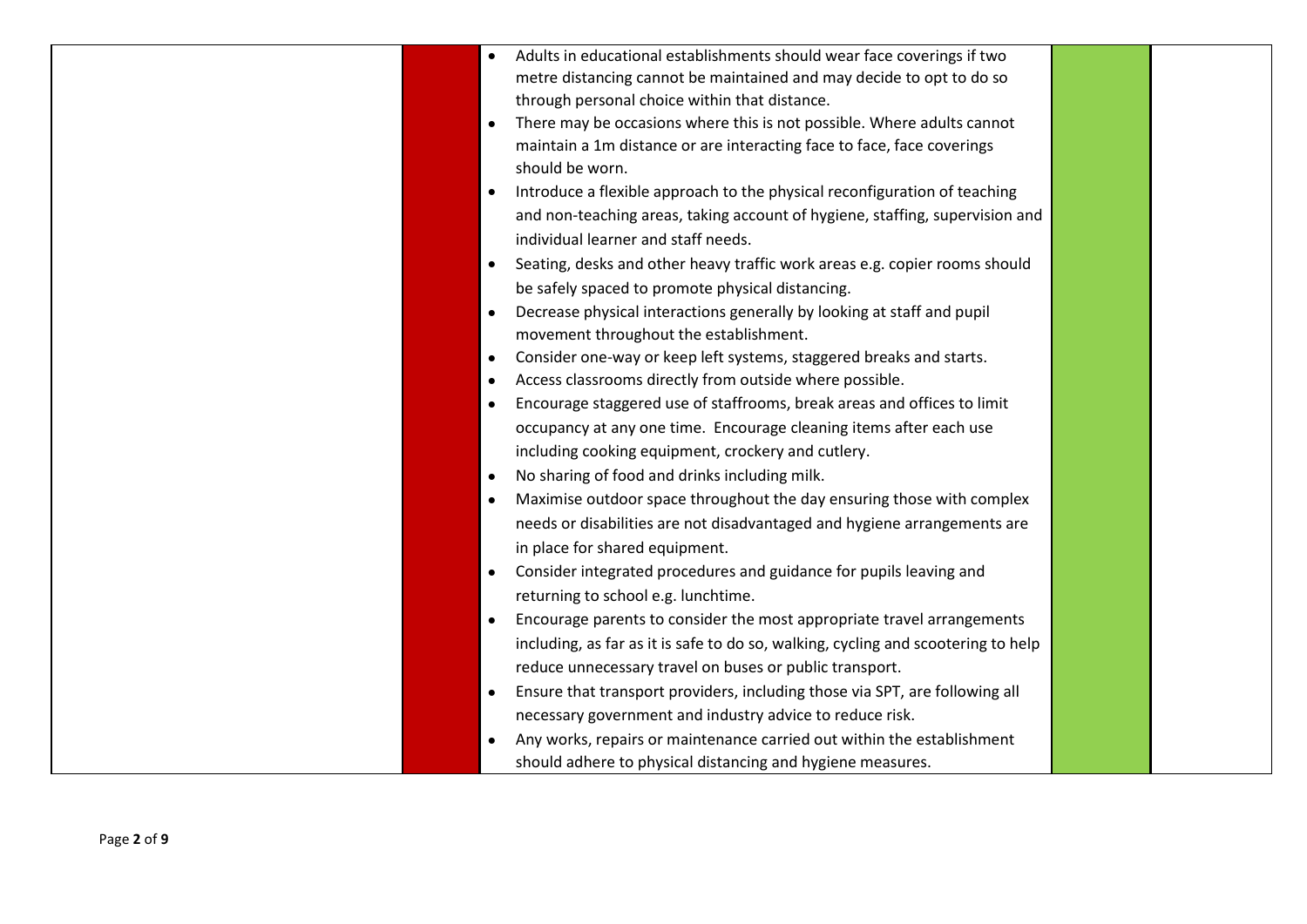|                                                                               |                   |                             | Recognise concerns raised by members of the BAME community including<br>supporting individual requests for additional protections in discussion with<br>staff, pupils and families.                                                                                                                                                                                                                                                                                                                                                                                                 |          |  |
|-------------------------------------------------------------------------------|-------------------|-----------------------------|-------------------------------------------------------------------------------------------------------------------------------------------------------------------------------------------------------------------------------------------------------------------------------------------------------------------------------------------------------------------------------------------------------------------------------------------------------------------------------------------------------------------------------------------------------------------------------------|----------|--|
|                                                                               |                   |                             | Given current levels of transmission in Scotland, those previously shielding<br>are now following the same advice as the general population.<br>Arrangements should be put in place for individual circumstances (such as<br>those with underlying health conditions) in line with any specific clinical<br>advice and assessment of risk, particularly where physical distancing cannot<br>always be maintained. Staff should use the South Lanarkshire Council Self-                                                                                                              |          |  |
|                                                                               |                   | $\bullet$                   | Assessment form to help inform discussion with line managers on these<br>issues.<br>Floor markings, signage and posters to be used to keep employees<br>informed on things like maximum room capacity and direction of travel.<br>Designate a well ventilated room as an isolation space for anyone showing<br>symptoms of infection.                                                                                                                                                                                                                                               |          |  |
|                                                                               |                   | $\bullet$<br>٠<br>$\bullet$ | Limit face to face meetings indoors and adhere to the identified capacity of<br>meeting rooms, staff rooms and areas bases.<br>Working from home may still be applicable.<br>Contractors, parents and visitors to be kept to a minimum.<br>Staff have clear advice on dealing with enquiries from the public.<br>Provide all necessary support to those requiring it to follow these measures<br>e.g. for those with visual impairment or limited mobility.<br>Staff and pupil movement between establishments including peripatetic /<br>supply staff should be kept to a minimum. |          |  |
|                                                                               |                   |                             | The first aid box should have supplies such as PPE to allow for enhanced<br>protection where required.                                                                                                                                                                                                                                                                                                                                                                                                                                                                              |          |  |
| <b>Additional Local Concerns</b><br>To be completed by assessor               |                   |                             |                                                                                                                                                                                                                                                                                                                                                                                                                                                                                                                                                                                     |          |  |
| <b>Exposure to Covid-19 infection as a</b><br>result of poor personal hygiene | 12<br><b>High</b> |                             | Ensure that all staff, pupils and visitors are aware of the high importance of<br>frequent and thorough handwashing / sanitising.                                                                                                                                                                                                                                                                                                                                                                                                                                                   | 4<br>Low |  |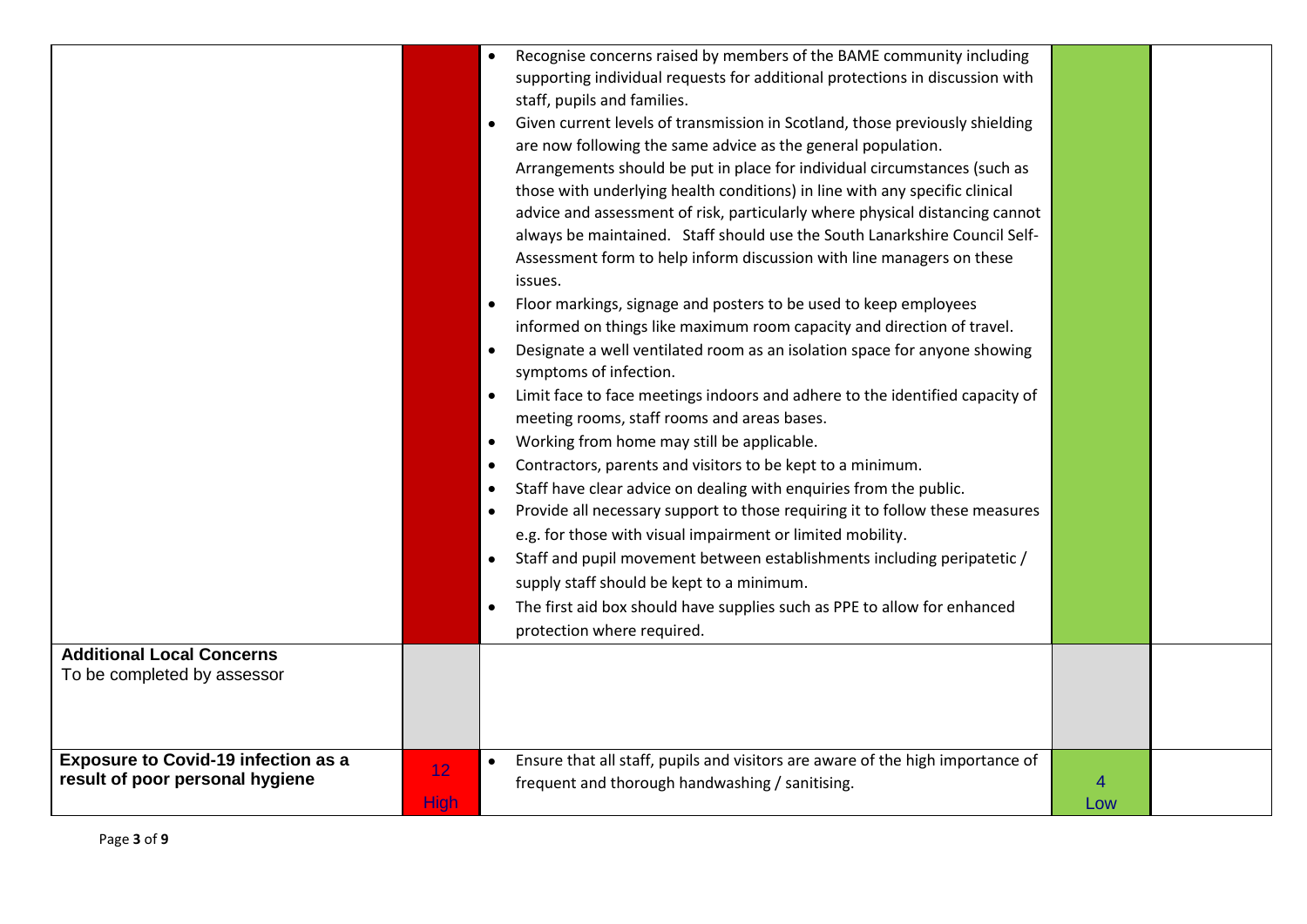| Ensure that all staff and pupils frequently wash their hands with soap and<br>water for 20 seconds and dry thoroughly.<br>Ensure that sufficient handwashing / sanitising facilities are available.<br>$\bullet$<br>Ensure that all staff and pupils clean their hands on arrival at the setting,<br>$\bullet$<br>before and after eating, and after sneezing or coughing.<br>Ensure that all staff and pupils use a tissue or elbow to cough or sneeze and<br>$\bullet$                                                                                                                                                                                                             |  |
|--------------------------------------------------------------------------------------------------------------------------------------------------------------------------------------------------------------------------------------------------------------------------------------------------------------------------------------------------------------------------------------------------------------------------------------------------------------------------------------------------------------------------------------------------------------------------------------------------------------------------------------------------------------------------------------|--|
| use lidded bins for tissue waste cleaning hands afterwards.<br>Ensure that help is available for staff and pupils who may require<br>$\bullet$<br>assistance in accessing hygiene facilities.<br>Anti-viral sanitising spray provided for regular personal use at computer<br>$\bullet$<br>keyboards, photocopiers and telephones.                                                                                                                                                                                                                                                                                                                                                   |  |
| Ensure that all staff and pupils are encouraged not to touch their face.<br>$\bullet$<br>Ensure that help is available for children and young people who have<br>trouble cleaning their hands independently.<br>Consider how to encourage young children to learn and practise these<br>$\bullet$<br>habits through games (no outward singing).<br>The majority of staff in education settings will not require PPE beyond what<br>$\bullet$<br>they would normally need when supporting children and young people in<br>their care, even if they are not always able to maintain a distance of two<br>metres from others. PPE will be provided but is only required in a very small |  |
| number of cases including:<br>Where adults cannot maintain a two metre distance and are interacting<br>face to face.<br>$\checkmark$ Work with children and young people whose care routinely already<br>involves the use of PPE due to their intimate care needs.<br>$\checkmark$ Where a child, young person or other learner becomes unwell with<br>symptoms of coronavirus and a distance of 2 metres in the designated<br>area prior to parent collection cannot be maintained or there is risk of<br>splashing from a cough, spit or vomit.                                                                                                                                    |  |
| $\checkmark$ Any other task that would routinely involve PPE e.g. providing first aid.<br>Ensure government / public health advice is followed for any member of<br>staff, pupil or visitor showing symptoms of infection.<br>Water dispensers can be used with care and those doing so should sanitise<br>their hands before and after use. To reduce usage, staff and pupils should                                                                                                                                                                                                                                                                                                |  |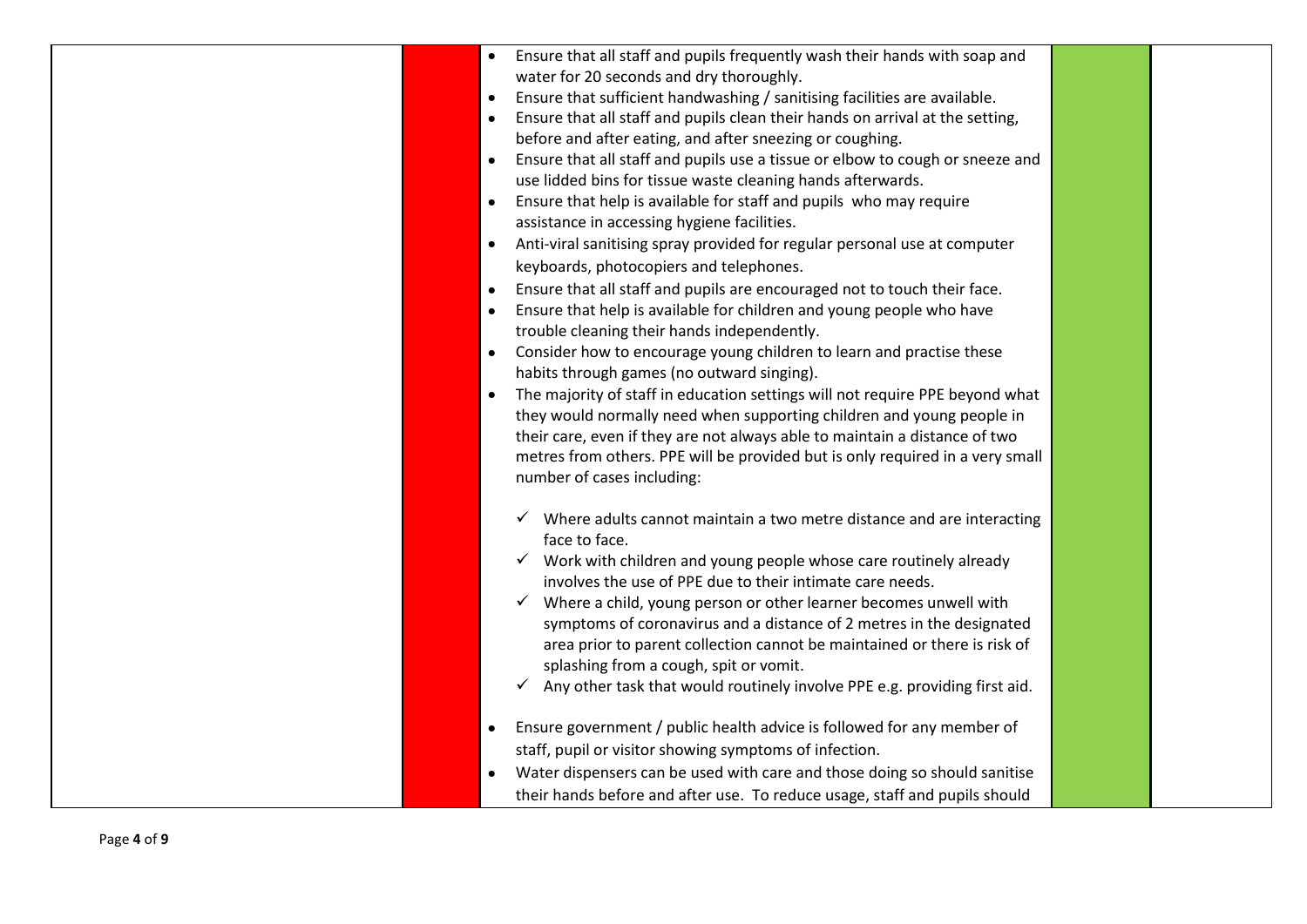|                                        |             | bring their own filled bottle each day which can be topped up during the<br>day if required. Direct access by primary aged children should be avoided. |     |  |
|----------------------------------------|-------------|--------------------------------------------------------------------------------------------------------------------------------------------------------|-----|--|
|                                        |             | Supervision may be necessary.                                                                                                                          |     |  |
| <b>Additional Local Concerns</b>       |             |                                                                                                                                                        |     |  |
| To be completed by assessor            |             |                                                                                                                                                        |     |  |
|                                        |             |                                                                                                                                                        |     |  |
| Increased risk of exposure to Covid-19 |             | Prior to staff and pupils returning, a clean will take place in all areas                                                                              |     |  |
| as a result of poor environmental      |             | including the use of electrostatic spraying.                                                                                                           |     |  |
| hygiene                                |             | An enhanced cleaning regime will be in place including an increased focus                                                                              |     |  |
|                                        |             | on high intensity touchpoints such as door furniture (push plates, handles),                                                                           |     |  |
|                                        |             | wall furniture (light switches, sockets) and sanitary ware to ensure those                                                                             |     |  |
|                                        |             | spaces are sanitised more regularly.                                                                                                                   |     |  |
|                                        |             | All areas will be electrostatically sprayed weekly with a protective covering.                                                                         |     |  |
|                                        |             | A Start Back kit will be provided to all establishments including disposable                                                                           |     |  |
|                                        |             | gloves, tissues, towel and soap dispensers, viral wipes and aprons.                                                                                    |     |  |
|                                        |             | Introduce a clear desk policy and remove unnecessary items from                                                                                        |     |  |
|                                        |             | classrooms and work areas to ensure all areas are more easily cleaned.                                                                                 |     |  |
|                                        |             | Remove soft furnishings, soft toys and toys that are hard to clean (such as                                                                            |     |  |
|                                        | 12          | those with intricate parts).                                                                                                                           |     |  |
|                                        | <b>High</b> | Limit the use of shared resources, including those usually taken home.                                                                                 | 4   |  |
|                                        |             | Keep bags off desks and worktops. Any shared materials and surfaces                                                                                    | Low |  |
|                                        |             | should be cleaned more frequently.                                                                                                                     |     |  |
|                                        |             | Anti-viral sanitising wipes will be provided for regular use at computer                                                                               |     |  |
|                                        |             | keyboards, photocopiers and telephones.                                                                                                                |     |  |
|                                        |             | Lidded bins for tissues are emptied throughout the day.<br>$\blacksquare$                                                                              |     |  |
|                                        |             | Where safe to do so it is good practice to keep windows and doors open to                                                                              |     |  |
|                                        |             | increase natural ventilation and reduce contact with door handles. Internal<br>fire doors should never be held open (unless assessed and provided with |     |  |
|                                        |             | appropriate hold open and self-closing mechanisms which respond to the                                                                                 |     |  |
|                                        |             | actuation of the fire alarm system).                                                                                                                   |     |  |
|                                        |             | Although Health Protection Scotland regard this as a non-airborne virus we                                                                             |     |  |
|                                        |             | have taken the following industry guidance from REHVA (European                                                                                        |     |  |
|                                        |             | <b>Collaboration Network):</b>                                                                                                                         |     |  |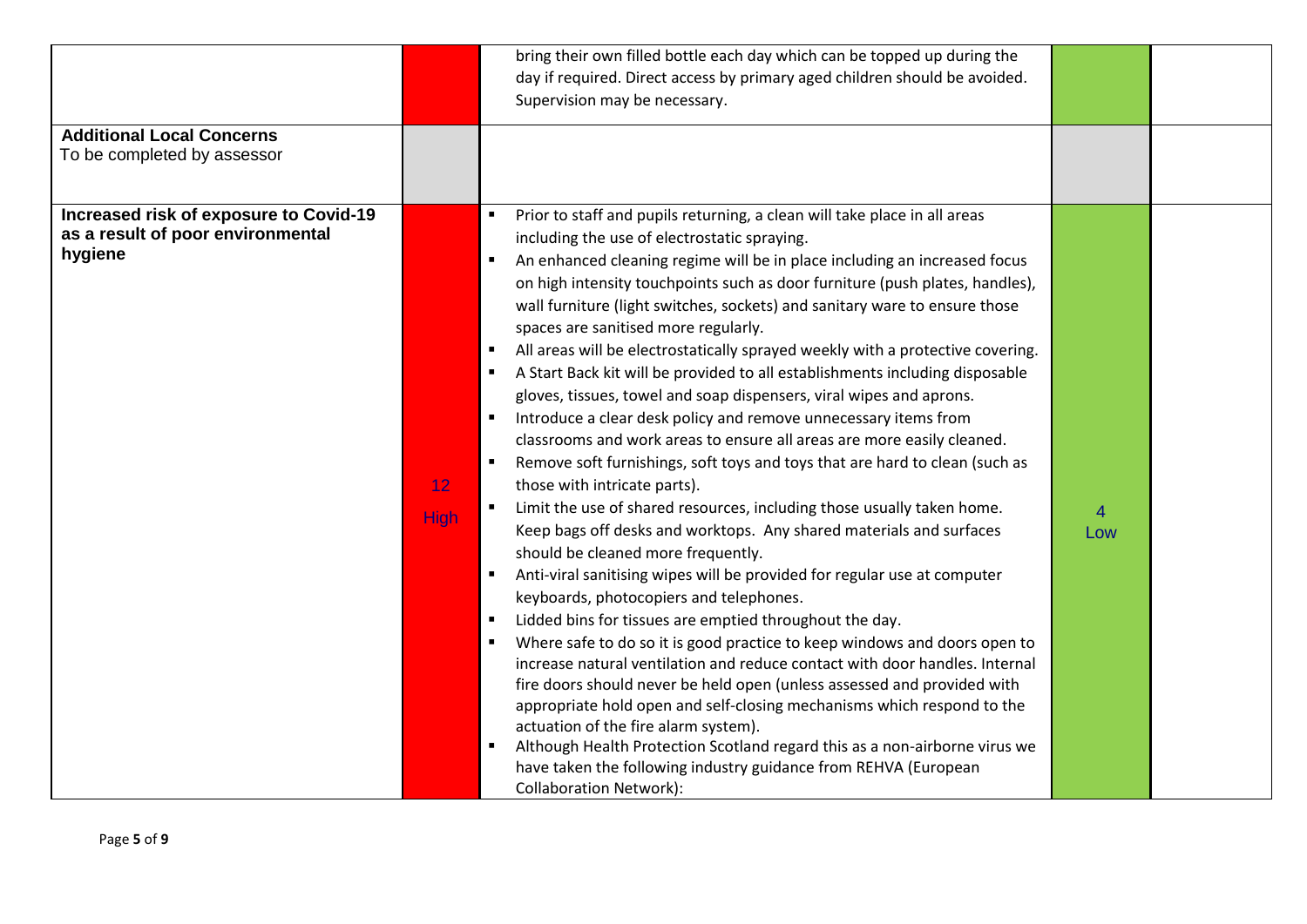|                                                                                                |                                | Ventilation Systems bring air into and extract air out of<br>$\circ$<br>buildings and therefore should remain active - these have been<br>switched on 24/7.<br>Where air conditioning units cannot be fully fresh air intake<br>$\circ$<br>these will be switched off.<br>The opening windows or doors in these areas (except fire<br>$\circ$<br>doors) should be used to regulate heat alongside the<br>ventilation system.<br>Server rooms will remain on as no personnel occupy these<br>$\circ$<br>spaces.<br>Consider regular meetings with cleaning staff to confirm cleaning regimes,                                                                                                                                                                                                                                                                                                                                                                                                                                                                                                                                                |          |  |
|------------------------------------------------------------------------------------------------|--------------------------------|---------------------------------------------------------------------------------------------------------------------------------------------------------------------------------------------------------------------------------------------------------------------------------------------------------------------------------------------------------------------------------------------------------------------------------------------------------------------------------------------------------------------------------------------------------------------------------------------------------------------------------------------------------------------------------------------------------------------------------------------------------------------------------------------------------------------------------------------------------------------------------------------------------------------------------------------------------------------------------------------------------------------------------------------------------------------------------------------------------------------------------------------|----------|--|
|                                                                                                |                                | adjust as necessary to take account of high traffic or problem areas and<br>ensure that levels of supplies are maintained.<br>If a pupil, member of staff or visitor has been confirmed as being tested<br>$\blacksquare$<br>positive for COVID-19 - the Facilities Officer will immediately arrange an<br>electrostatic spray of the entire premise. The product used will<br>decontaminate within minutes.                                                                                                                                                                                                                                                                                                                                                                                                                                                                                                                                                                                                                                                                                                                                |          |  |
| <b>Additional Local Concerns</b><br>To be completed by assessor                                |                                |                                                                                                                                                                                                                                                                                                                                                                                                                                                                                                                                                                                                                                                                                                                                                                                                                                                                                                                                                                                                                                                                                                                                             |          |  |
| Increased risk of exposure to Covid-19<br>and its effects as a result of poor<br>communication | 12 <sub>2</sub><br><b>High</b> | All staff are aware of, and have access to, the full range of Corporate<br>$\bullet$<br>guidance on managing risks associated with Covid-19 including Education<br>Resources Safe System of Work - Covid-19 Working Safely in Educational<br>Establishments.<br>All staff have been briefed on new working arrangements and understand<br>$\bullet$<br>the role they have to play.<br>All staff have the opportunity to discuss new working arrangements on an<br>$\bullet$<br>ongoing basis and are aware of how to report concerns.<br>Zero tolerance of symptoms should be in place and staff will follow strict<br>compliance with current Government guidance in relation to Test and<br>Protect and restrictions on movement.<br>Staff understand Covid-19 infection symptoms and what to look out for.<br>$\bullet$<br>All visitors including parents, contractors and suppliers are advised not to<br>$\bullet$<br>enter the premise unless previous agreed by the management team.<br>Contractors and suppliers are aware of local protocols for entering the<br>$\bullet$<br>premises and safe use of facilities such as toilets. | 4<br>Low |  |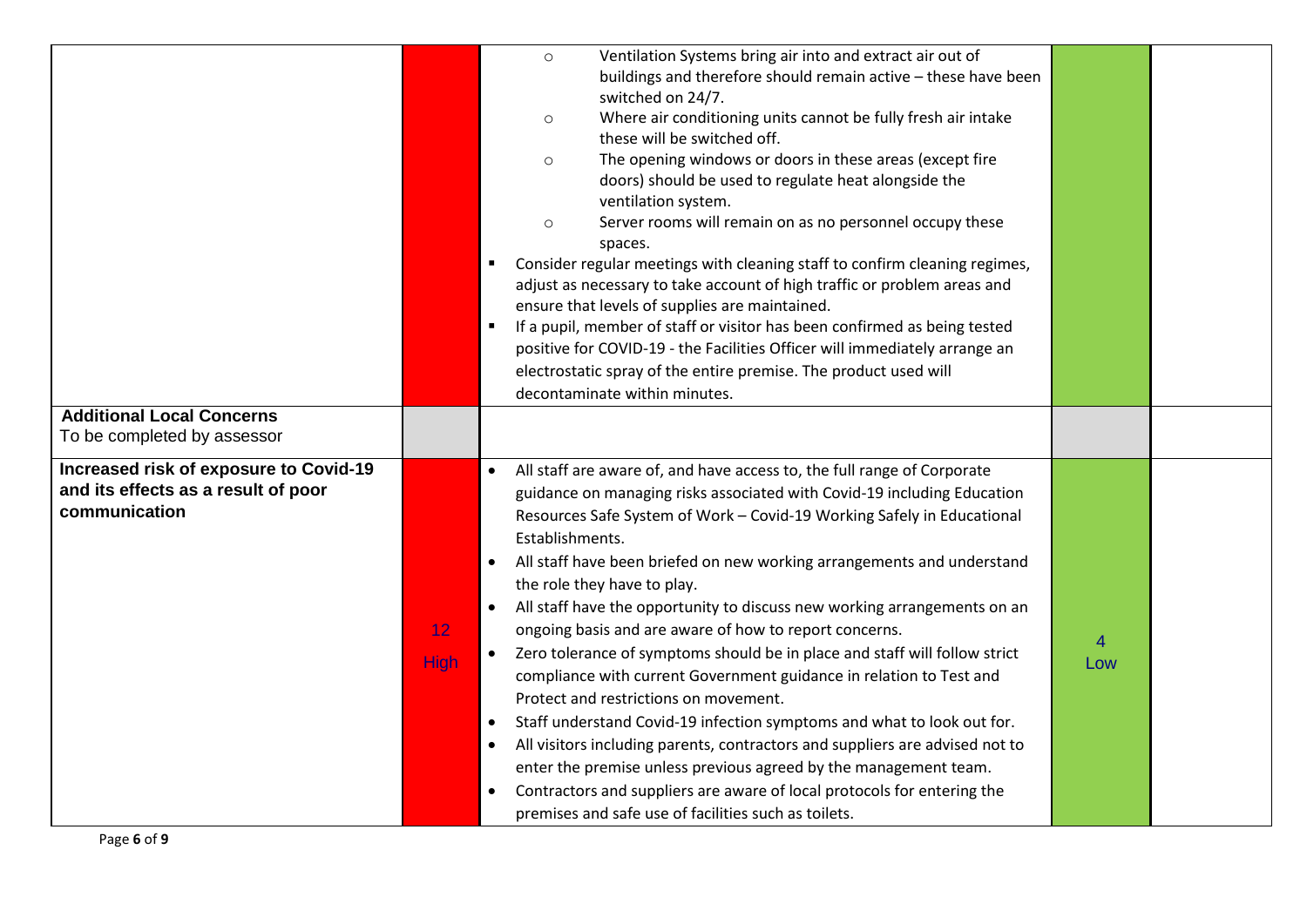| <b>Additional Local Concerns</b><br>To be completed by assessor |                                | The establishment provides regular, timely and clear communication about<br>the approach they are taking to recovery.<br>All children and young people and parents are aware of the new<br>$\bullet$<br>arrangements and controls within and their responsibility in taking these<br>forward.<br>Consider parental surveys/communications to encourage walking, cycling,<br>scootering, park and stride and remind parents of responsible parking, drop<br>off and pick up.<br>The establishment has arrangements for good quality dialogue with pupils<br>$\bullet$<br>about the new measures and any changes.<br>The establishment will ensure its approach co-ordinates with wider easing<br>$\bullet$<br>arrangements nationally and locally to help promote a coherent feel to<br>provision of services and will consider designating a member of<br>management staff to act as a 'Covid Officer' to help take this forward.<br>Regular meetings required to ensure risk mitigation actions remain in place<br>and resolve any issues arising.<br>The establishment will inform all staff and follow all instructions in relation<br>to the following national programmes available to all establishments within<br>South Lanarkshire:<br>$\checkmark$ Test and Protect programme<br>Fast access to Covid-19 testing for staff and pupils<br>Enhanced surveillance programme for schools and nurseries<br>✓ |                       |  |
|-----------------------------------------------------------------|--------------------------------|------------------------------------------------------------------------------------------------------------------------------------------------------------------------------------------------------------------------------------------------------------------------------------------------------------------------------------------------------------------------------------------------------------------------------------------------------------------------------------------------------------------------------------------------------------------------------------------------------------------------------------------------------------------------------------------------------------------------------------------------------------------------------------------------------------------------------------------------------------------------------------------------------------------------------------------------------------------------------------------------------------------------------------------------------------------------------------------------------------------------------------------------------------------------------------------------------------------------------------------------------------------------------------------------------------------------------------------------------------------------------------------------------------------|-----------------------|--|
| Increased risks due to long term closure<br>of the building     | 12 <sub>2</sub><br><b>High</b> | Property inspection arrangements will continue prior to schools and<br>$\bullet$<br>nurseries returning in August including required checks such as water,<br>utilities, lifting equipment and fire controls.                                                                                                                                                                                                                                                                                                                                                                                                                                                                                                                                                                                                                                                                                                                                                                                                                                                                                                                                                                                                                                                                                                                                                                                                    | $\overline{4}$<br>Low |  |
| <b>Additional Local Concerns</b><br>To be completed by assessor |                                |                                                                                                                                                                                                                                                                                                                                                                                                                                                                                                                                                                                                                                                                                                                                                                                                                                                                                                                                                                                                                                                                                                                                                                                                                                                                                                                                                                                                                  |                       |  |
| <b>Additional Risk Areas</b>                                    | 12                             | Consider Personal Risk Assessments for those employees deemed clinically<br>vulnerable by NHS.                                                                                                                                                                                                                                                                                                                                                                                                                                                                                                                                                                                                                                                                                                                                                                                                                                                                                                                                                                                                                                                                                                                                                                                                                                                                                                                   | 4                     |  |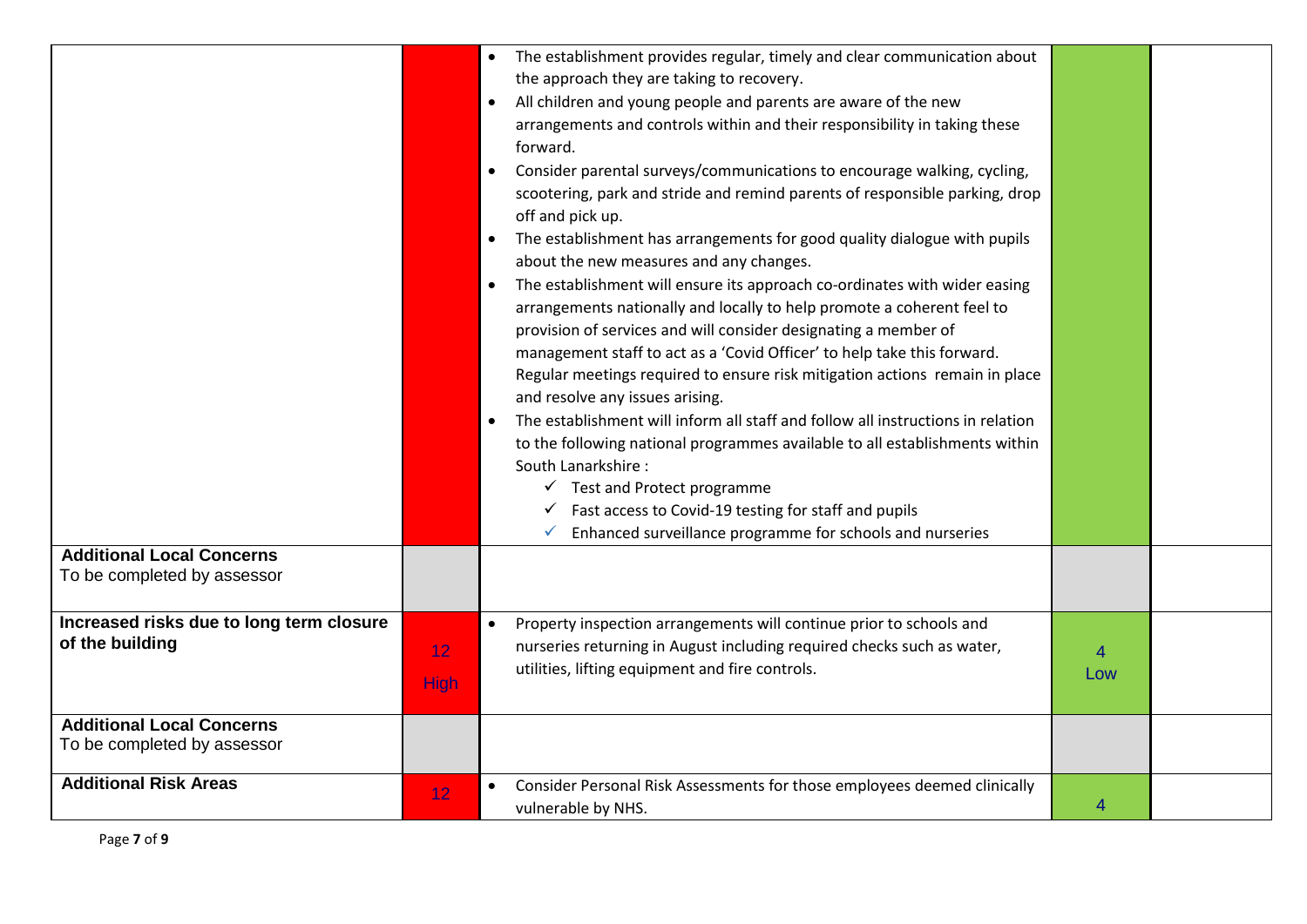| <b>High</b>                      | Review existing Fire Evacuation Plans including PEEPs                                                           | Low |  |
|----------------------------------|-----------------------------------------------------------------------------------------------------------------|-----|--|
|                                  | Review existing risk assessments and safe systems of work for practical                                         |     |  |
|                                  | subject areas in secondary taking account of the controls above.                                                |     |  |
|                                  | Review existing Health Care Plans, risk assessments and Behaviour                                               |     |  |
|                                  | Assessment and Support Plans (BASPSs) for children with more complex                                            |     |  |
|                                  | needs taking account of the controls above.                                                                     |     |  |
|                                  | Ensure that staff are fully aware of the wellbeing supports available to them                                   |     |  |
|                                  | including those via South Lanarkshire Council's Employee Assistance                                             |     |  |
|                                  | Scheme.                                                                                                         |     |  |
|                                  | Consider new guidance on supporting the mental health and wellbeing of                                          |     |  |
|                                  | children and young people.                                                                                      |     |  |
|                                  | Staff should also review all Wellbeing curricular supports available to them                                    |     |  |
|                                  | including Scottish Government and Education Scotland Guidance and SLC                                           |     |  |
|                                  | related resources including Promoting Positive Relationships and                                                |     |  |
|                                  | Understanding Distressed Behaviour, Attachment Theory and Practice,                                             |     |  |
|                                  | Education Operating Procedure A30 - Supporting those involved in Violent                                        |     |  |
|                                  | Incidents and Autistic Spectrum Disorder (ASD Consultation).                                                    |     |  |
|                                  | For all nurseries, the Head is required to complete a "Changes to Service                                       |     |  |
|                                  | Delivery due to Coronavirus (COVID-19)" notification to the Care                                                |     |  |
|                                  | Inspectorate by using the eforms. This will allow your nursery to re-open<br>and re-activate your registration. |     |  |
|                                  |                                                                                                                 |     |  |
| <b>Additional Local Concerns</b> |                                                                                                                 |     |  |
| To be completed by assessor      |                                                                                                                 |     |  |
|                                  |                                                                                                                 |     |  |

Supplementary recording sheet used? Yes  $\Box$  No  $\boxtimes$  Number of sheets used: \_\_\_\_\_\_

## *Note on Manager Actions:*

Heads and Managers should use this assessment to cover general and local matters specific to their establishment. This local information can be added above to create an overall action plan to help ensure everyone understands what is required of them and how they can best protect themselves and others.

**You should review this document in partnership with staff and their representatives, adapt as necessary for your establishment, sign off and share with all persons involved. It is good practice to review these arrangements on an ongoing and regular basis with your team.**

Page **8** of **9**